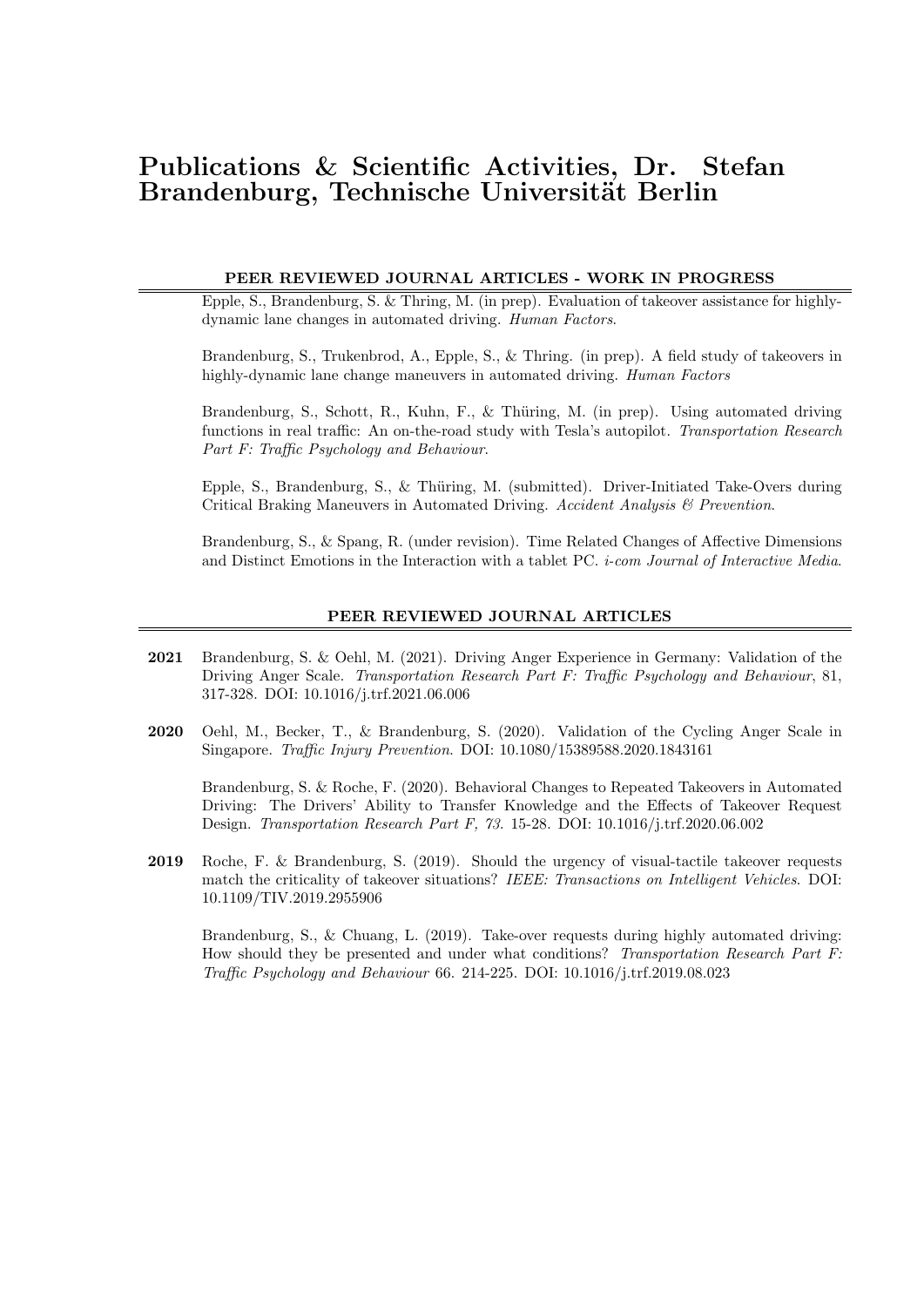Oehl, M., Brandenburg, S., & Huemer, A. (2019). German Bike Messengers' Experiences and Expressions of Cycling Anger. Traffic Injury Prevention. DOI:10.1080/15389588.2019.1616179

Brandenburg, S. & Epple, S. (2019). Drivers' Individual Design Preferences of Takeover Requests in Highly Automated Driving. iCOM (18)2. 167-178. DOI: 10.1515/icom-2018-0028

Brandenburg, S., Oehl, M., & Hartwig, C. (2019). Driving Anger Expression in Germany - Validation of the Driving Anger Expression Inventory for German Drivers. Traffic Injury Prevention. DOI: 10.1080/15389588.2018.1493467

Oehl, M., Brandenburg, S., Huemer, A.K. (2019). Cyclists' Anger Experience in Road Traffic: The Cycling Anger Scale, Transportation Research: Part F Traffic Psychology and Behaviour. 564-574. DOI: 10.1016/j.trf.2019.02.008

2018 Brandenburg, S. & Minge, M. (2018). Epos - an instrument for the assessment of the ethical position in software development. Theoretical Issues in Ergonomics Sciences. DOI:10.1080/1463922X.2018.1491072

Roche, F., Somieski, A., & Brandenburg, S. (2018). Drivers' Behavioral Adaptation to Repeated Takeover Requests in Highly Automated Driving: The Effects of the Takeover Request and the Secondary Task Modality. Human Factors. DOI: 10.1177/0018720818814963.

Huemer, A.K., Oehl, M., & Brandenburg (2018). Influences on anger in German urban cyclists. Transportation Research Part F: Traffic Psychology and Behaviour, 58, pp. 969-979. DOI:10.1016/j.trf.2018.07.026

2017 Brandenburg, S., Minge, M., Cymek, D.H., & Zeidler, L. (2017). Ethische Aspekte in der menschzentrierten Erforschung und Entwicklung technischer Geräte - Erfahrungen einer Ethikkommission. Forschung,  $10(3+4)$ , pp. 101-106.

Brandenburg, S., Minge, M. & Cymek, D. (2017). Common Challenges in Ethical Practice when Testing Technology with Human Participants: Analyzing the Experiences of a Local Ethics Committee. i-com, 16 (3), pp. 267-273. DOI:10.1515/icom-2017-0023

Brandenburg, S., Oehl, M. & Seigies, K. (2017). German Taxi Drivers' Experience and Expression of Driving Anger: Are the Driving Anger Scale and the Driving Anger Expression Inventory Valid Measures? Traffic Injury Prevention, 18 (8), pp. 807-812. DOI: 10.1080/15389588.2017.1316493

2016 Brandenburg, S. & Backhaus, N. (2016): The dynamics of film-induced affect and its effect on the interaction with tablet PCs, Behaviour & Information Technology, pp. 410-421, DOI: 10.1080/0144929X.2016.1151076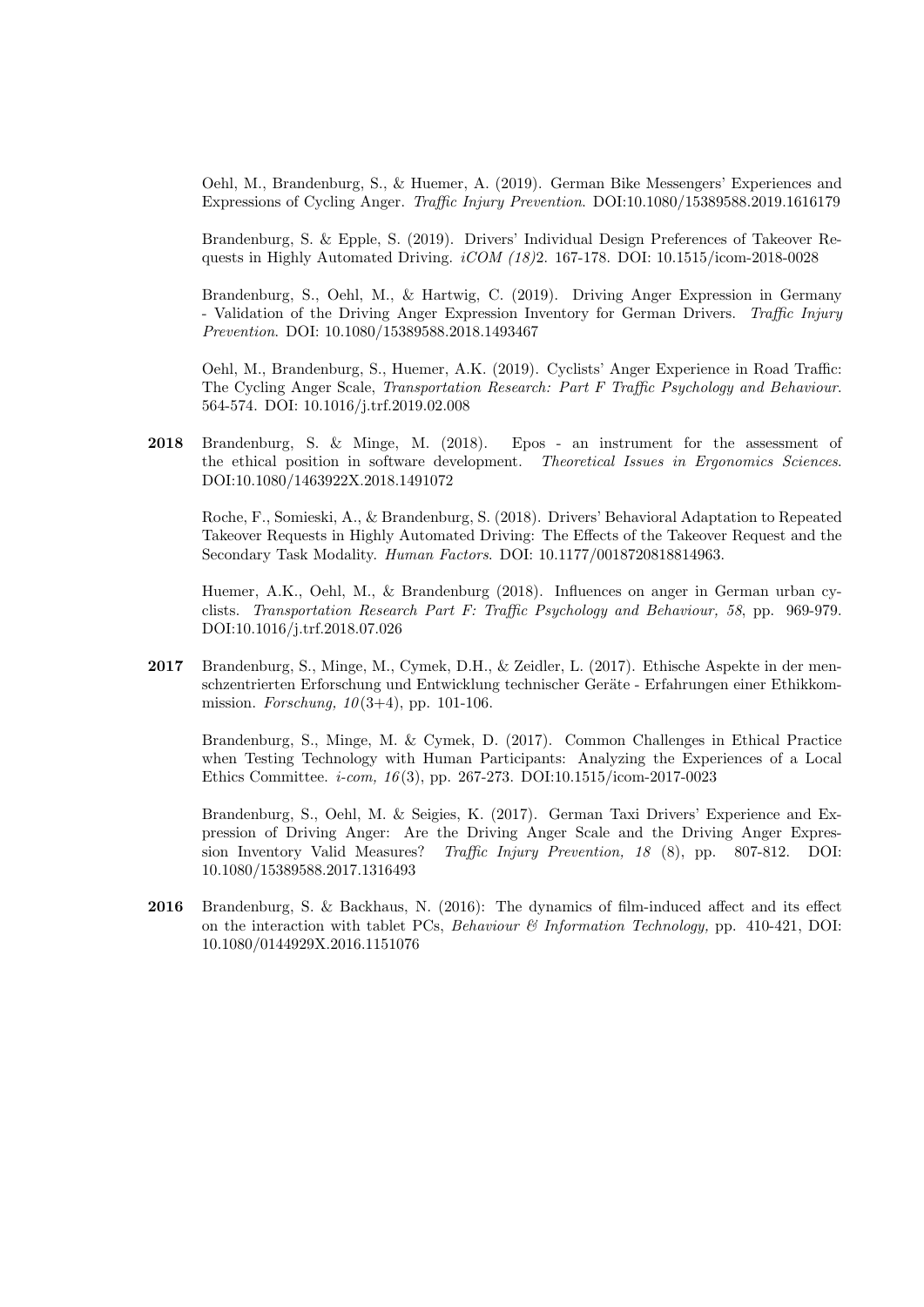- 2014 Backhaus, N., & Brandenburg, S. (2014). Temporal dynamics of emotional activation in manmachine interaction. *i-com* 13(1), pp. 63-69. DOI:  $10.1515$ /icom-2014-0009
- 2013 Schmidt-Daffy, M., Brandenburg, S., & Beliavski, A. (2013). Velocity, safety, or both? How do balance and strength of goal conflicts affect drivers behaviour, feelings and physiological responses? Accident Analysis & Prevention (55), pp. 90-100. DOI: 10.1016/j.aap.2013.02.030
- 2010 Van Nes, N., Brandenburg, S. & Twisk, D. (2010). Improving homogeneity by dynamic speed limit Systems. Accident Analysis & Prevention  $\mu$ 2(3), pp. 944-952. DOI: 10.1016/j.aap.2009.05.002
- 2009 Dreßler, A., Karrer, K. & Brandenburg, S. (2009). Gestaltung einer verhaltenswirksamen Müdigkeitsrückmeldung im Kraftfahrzeug. MMI Interaktiv, pp. 1-7.

#### JOURNAL ARTICLES WITHOUT PEER REVIEW

- 2022 Hoth, V., Ivanova, M., Jung, N. & Brandenburg, S. (in prep.). UX design for privacy policy and trust: The case of cookie banners. MMI Interaktiv
- 2021 Brandenburg, S. (2021). Usability, User Experience, Value Design Value Design als Leitlinie moderner Softwareentwicklung. iX pp. 104-106. Zweitdruck des Beitrags in:  $iX$  - Developer 2021 (14), pp. 108 - 110.

Brandenburg, S. & Hoth, V. (2021). Datenaustausch auf Augenhöhe. *Mittelstand Digital Mag*azin: Themenheft Sicherer Datenaustausch(10), pp.31-34.

Brandenburg, S. & Jungnickel, K.C. (2021). Usability und User Experience als Schlüsselfaktoren für die Digitalisierung im Gastgewerbe. Mittelstand Digital Magazin(15), pp. 15-19.

- 2020 Brandenburg, S. & Feufel, M. A. (2020). Ethik in der Softwareentwicklung: Wann, wer und wie?  $iX(8)$ , pp. 56-60. Zweitdruck des Beitrags in: iX - Developer 2020 Moderne Softwarearchitektur, pp. 120-124.
- 2018 Brandenburg, S. (2018). [Interview zum Thema] Ethik und Innovation Risiken und Nebenwirkungen. brand eins Thema: Innovation  $8(5)$ . pp. 6-11.
- 2017 Brandenburg, S., Chuang, L., & Baumann, M. (2017). [Editorial] Connecting researchers for pushing an interdisciplinary research field. MMI Interaktiv 14. pp. 6-8.
- 2016 Thüring, M. & Brandenburg, S. (2016). Auf der Suche nach dem perfekten System. Gehirn  $\mathcal C$ Geist, pp. 34-39.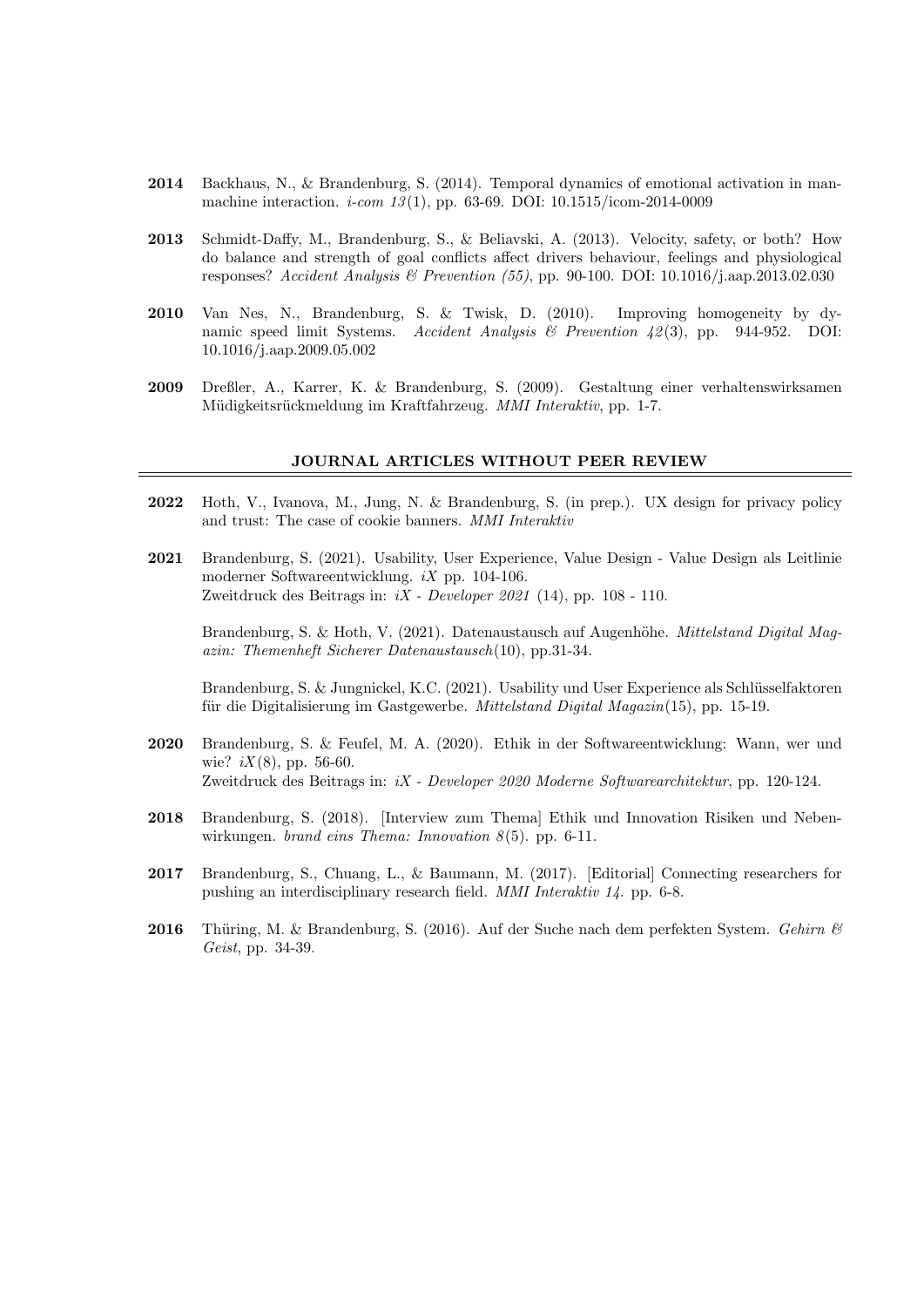## BOOKS & BOOK CHAPTERS

- 2021 Brandenburg, S. (2021). Human Factors of Automated Driving Systems. In J. Lentin & A.K. Mondal Autonomous Driving and Advanced Driver-Assistance Systems (ADAS): Applications, Development, Legal Issues, and Testing. Boca Raton, FL, USA: CRC press.
- 2014 Brandenburg, S. (2014). Geschwindigkeitswahl im Straßenverkehr: Erklärung und empirische Untersuchungen. Saarbrücken: SVH-Verlag.
- 2009 Brandenburg, S. (2009). Psychologie und Beanspruchung: Güte und Aussagekraft physiologischer Indikatoren mentaler Beanspruchung. Saarbrücken: VDM Verlag.

#### PEER REVIEWED CONFERENCE PAPERS

2019 Brandenburg, S., Mörike, F., Schröder, F., Minge, M., & Heibges. (2019). Eigentlich ein wichtiger Punkt: Ethische Aspekte in der Gestaltung der Mensch-Maschine Interaktion. Workshop auf der Mensch und Computer, September 2019, 08.-11. Hamburg, Germany. DOI: 10.18420/muc2019-ws-258

Schröder, F. & Brandenburg, S. (2019). Ethische Fragen beim Einsatz quantitativer Methoden in der Erforschung und Gestaltung von Mensch-Technik-Interaktion: Herausforderungen und Lösungsansätze. Workshopband Mensch und Computer, September 2019, 08.-11. Hamburg, Germany. DOI: 10.18420/muc2019-ws-258-01

2018 Brandenburg, S., Schott, R. & Minge, M., (2018). Zur Erfassung der ethischen Position in der Softwareentwicklung. In: Dachselt, R. & Weber, G. (Hrsg.), Mensch und Computer 2018 - Workshopband. Bonn: Gesellschaft für Informatik e.V.. DOI: 10.18420/muc2018-ws06-0517

Brandenburg, S., Schröder, F. & Minge, M., (2018). Methoden zum Umgang mit ethischen Aspekten in der partizipativen Erforschung und Entwicklung neuer Technologien. In: Dachselt, R. & Weber, G. (Hrsg.), Mensch und Computer 2018 - Workshopband. Bonn: Gesellschaft für Informatik e.V. DOI: 10.18420/muc2018-ws06-0519

Minge, M., Brandenburg, S., Apeldorn, A., Schröder, F. & Protzak, J., (2018). Darf's ein bisschen mehr sein? Zum verantwortungsvollen Umgang mit Ethik in der Technikgestaltung. In: Dachselt, R. & Weber, G. (Hrsg.), Mensch und Computer 2018 - Workshopband. Bonn: Gesellschaft für Informatik e.V. DOI: 10.18420/muc2018-ws06-0184

Roche, F. & Brandenburg, S. (2018). Should the urgency of auditory-tactile takeover requests match the criticality of takeover situations? Proceedings of the IEEE-ITSC The 21st IEEE International Conference on Intelligent Transportation Systems, November 4-7, Maui, Hawaii, USA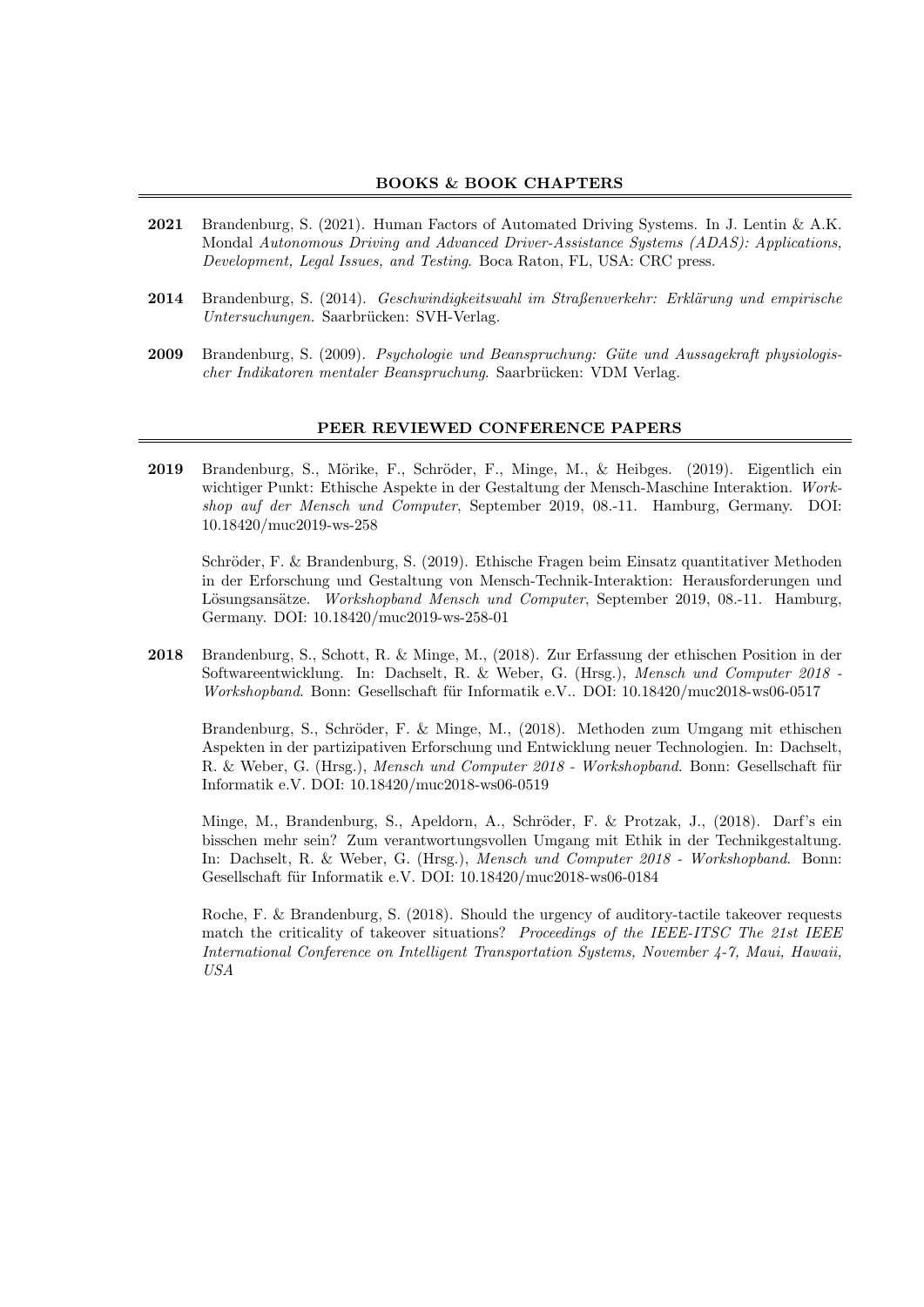Epple, S., Roche, F., & Brandenburg, S. (2018). The Sooner the Better: Drivers? Reactions to Two-Step Take- Over Requests in Highly Automated Driving. Proceedings of the Annual meeting of the Human Factors Ergonomics Society (HFES), 1883-1887. DOI 10.1177/1541931218621428. Best paper award

Schröder F., Kleinjan A. & Brandenburg S. (2018). The Effects of Grid- and List Design of E-Commerce Result Lists on Search Efficiency and Perceived Aesthetics. In: Ahram T., Falcao C. (eds.). Advances in Usability, User Experience and Assistive Technology. AHFE 2018. Advances in Intelligent Systems and Computing, vol. 794. Springer, Cham. DOI: https://doi.org/10.1007/978-3-319-94947-5-20

Brandenburg, S. & Epple, S. (2018). Designing the transition from highly automated driving to manual driving: A study of drivers' preferences. Proceedings of the 6th Humanist Conference , June 13-14, 2018, The Hague, The Netherlands., pp.9-14. Lyon: HUMANIST publications.

2017 Brandenburg, S., Roche, F. & Thüring, M. (2017). Kognitionspsychologische Erkenntnisse zum hochautomatisierten Fahren - eine Übersicht. 11. VDI-Tagung Fahrzeugsicherheit, pp. 277-292. Düsseldorf: VDI-Verlag.

Brandenburg, S., (2017). Zum Zusammenhang von Körperneigung und Affekt. In: Burghardt, M., Wimmer, R., Wolff, C. & Womser-Hacker, C. (Hrsg.), Mensch und Computer 2017 Tagungsband. Regensburg: Gesellschaft für Informatik e.V., pp. 437-440. DOI: 10.18420/muc2017-mci-0320

Brandenburg, S. (2017). Peoples' affect and the movement of their body. In S. Brandenburg, L. Chuang, & M. Baumann. Proceedings of the 3rd Berlin Summer School Human Factors. MMI Interaktiv, pp. 29 - 30.

- 2016 Reckin, R., & Brandenburg, S. (2016). So geht's! Usability-Manahmen in Software-KMU etablieren. In W. Prinz, J. Borchers, & M. Ziefle (Eds.), Mensch und Computer 2016 - Tagungsband. Aachen: Gesellschaft für Informatik e.V. https://doi.org/10.18420/muc2016-mci-0180
- 2015 Brandenburg, S., Burmester, M., Denzinger, J., Döbelt, S., Schmidt, R. & Stevens, G. (2015). Usability für die betriebliche Praxis: Skalierung und Einsatz von UUX-Methoden in kleinen und mittleren Unternehmen. In A. Schmidt, A. Weisbecker & M. Burmester (Hrsg.). Mensch und Computer 2015 Workshopband, Stuttgart: Oldenbourg Wissenschaftsverlag, pp. 573-576.

Stade, M. C., Brandenburg, S. & Reckin, R. (2015). Usabiltiy-Maßnahmen bei KMU als Teil des Entwicklungsprozesses etablieren: Eine erste Evaluation eines Vorgehensmodells. In A. Schmidt, A. Weisbecker & M. Burmester (Hrsg.). Mensch und Computer 2015 Workshopband, Stuttgart: Oldenbourg Wissenschaftsverlag, pp. 577-586.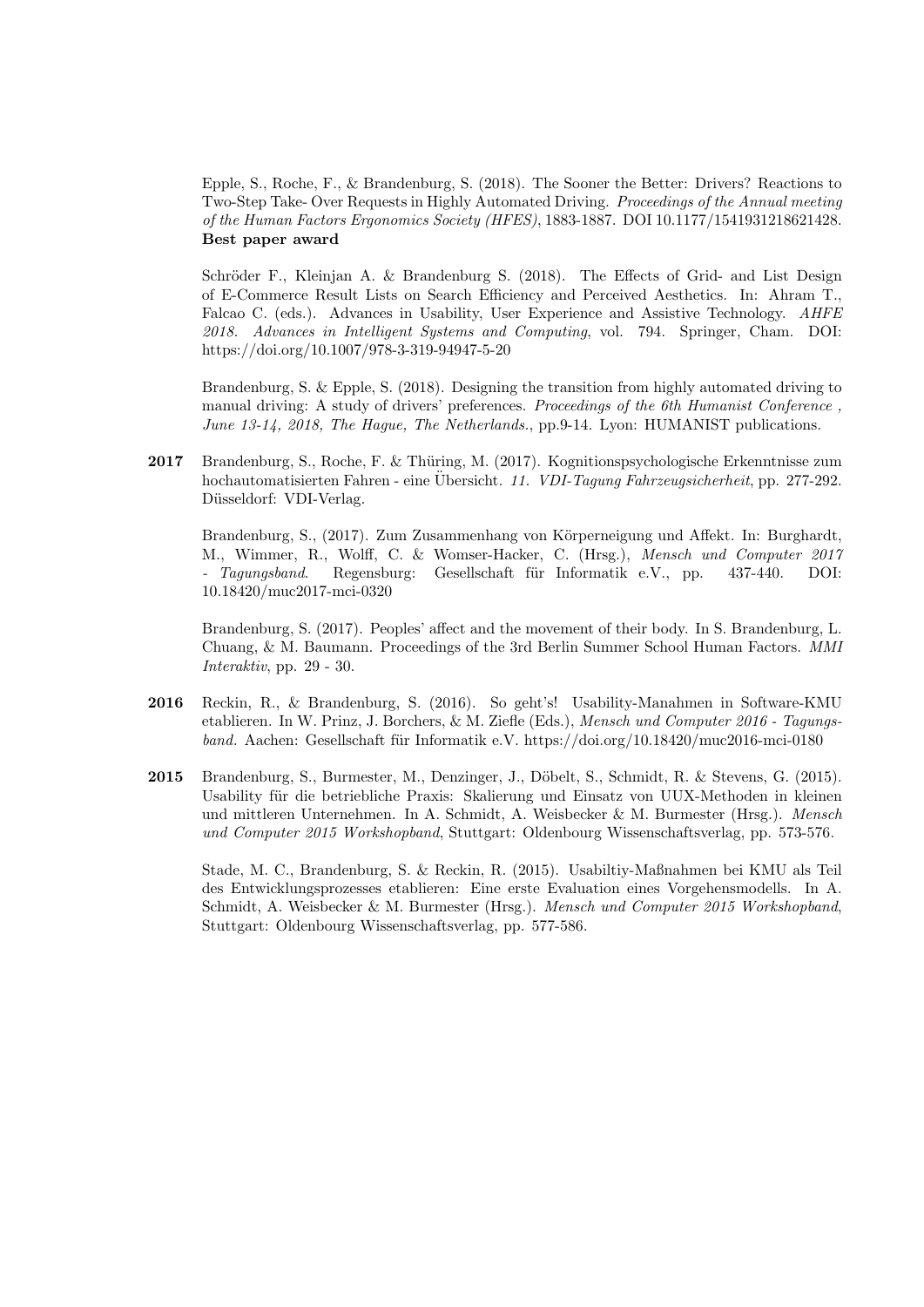Brandenburg, S. (2015). Ethik in Technikforschung und Technikentwicklung: Erfahrungen. In S. Diefenbach, N. Henze & M. Pielot (Hrsg.): Mensch und Computer 2015 Tagungsband, Stuttgart: Oldenbourg Wissenschaftsverlag, 2015, pp. 299-302.

Brandenburg, S. & Backhaus, N. (2015). Zur Entwicklung einer deutschen Version der modified Differential Emotions Scale (mDES). In 11. Berliner Werkstatt Mensch-Maschine-Systeme Tagungsband, pp. 300-302.

Reckin, R., Schweig, J. & Brandenburg, S. (2015). Performance Indicators for Usability Measures Striving for a working framework beyond Return on Investment. In 11. Berliner Werkstatt Mensch-Maschine-Systeme Tagungsband, pp. 183-187.

2014 Backhaus, N. & Brandenburg, S. (2014). Unboxing trust in cloud computing: A survey study. Proceedings of the 5th international conference on applied human factors and ergonomics AHFE 2014, Krakow, Poland, 19-23 July 2014. pp. 4239-4250.

Brandenburg, S. & Skottke, E.-M. (2014). Switching from Manual to Automated Driving and Reverse: Are Drivers Behaving More Risky after Highly Automated Driving? Proceedings of the 17th International IEEE Conference on Intelligent Transportation Systems, pp. 1-6.

Backhaus, N., Brandenburg, S., & Trapp, A. (2014). Positive Technology and User Experience for Human Needs in Developing Countries: Some Considerations. In A. Marcus (Ed.): DUXU 2014, Part III, LNCS 8519, pp. 400-410. Springer International Publishing.

Burmester, M., Brandenburg, S., Döbelt, S., Schlömer, I., Schmidt, R., Stevens, G., Werder, K. & Ziegler, D. (2014). Usability in der betrieblichen Praxis: Anwendbare Forschung für den Mittelstand, Workshopband der Mensch & Computer 2014, pp. 143-151, De Gruyter: Oldenbourg.

Brandenburg, S., Trapp, A.K. & Backhaus, N. (2014). Olfaction influences steering behaviour: Why smelly cars are better. In D. de Waard, J. Sauer, S. Rttger, A. Kluge, D. Manzey, C. Weikert, A. Toffetti, R. Wiczorek, K. Brookhuis, and H. Hoonhout (Eds.) (2015). *Proceedings* of the Human Factors and Ergonomics Society Europe Chapter 2014 Annual Conference. ISSN 2333-4959 (online). Available from http://hfes- europe.org

2013 Lutze, M. & Brandenburg, M. (2013). Do we need a new Internet for elderly people? A crosscultural investigation. In P.L.P. Rau (Ed.): CCD/HCII 2013, Part II, LNCS 8024, pp. 441-450, Springer-Verlag Berlin Heidelberg.

Dittrich, E., Brandenburg, S. & Beckmann-Dobrev, B. (2013). Legibility of Letters in Reality, 2D and 3D Projection. In R. Schumaker (Ed.): VAMR/HCII 2013, Part I, LNCS 8021, pp. 149-158, Springer-Verlag Berlin Heidelberg.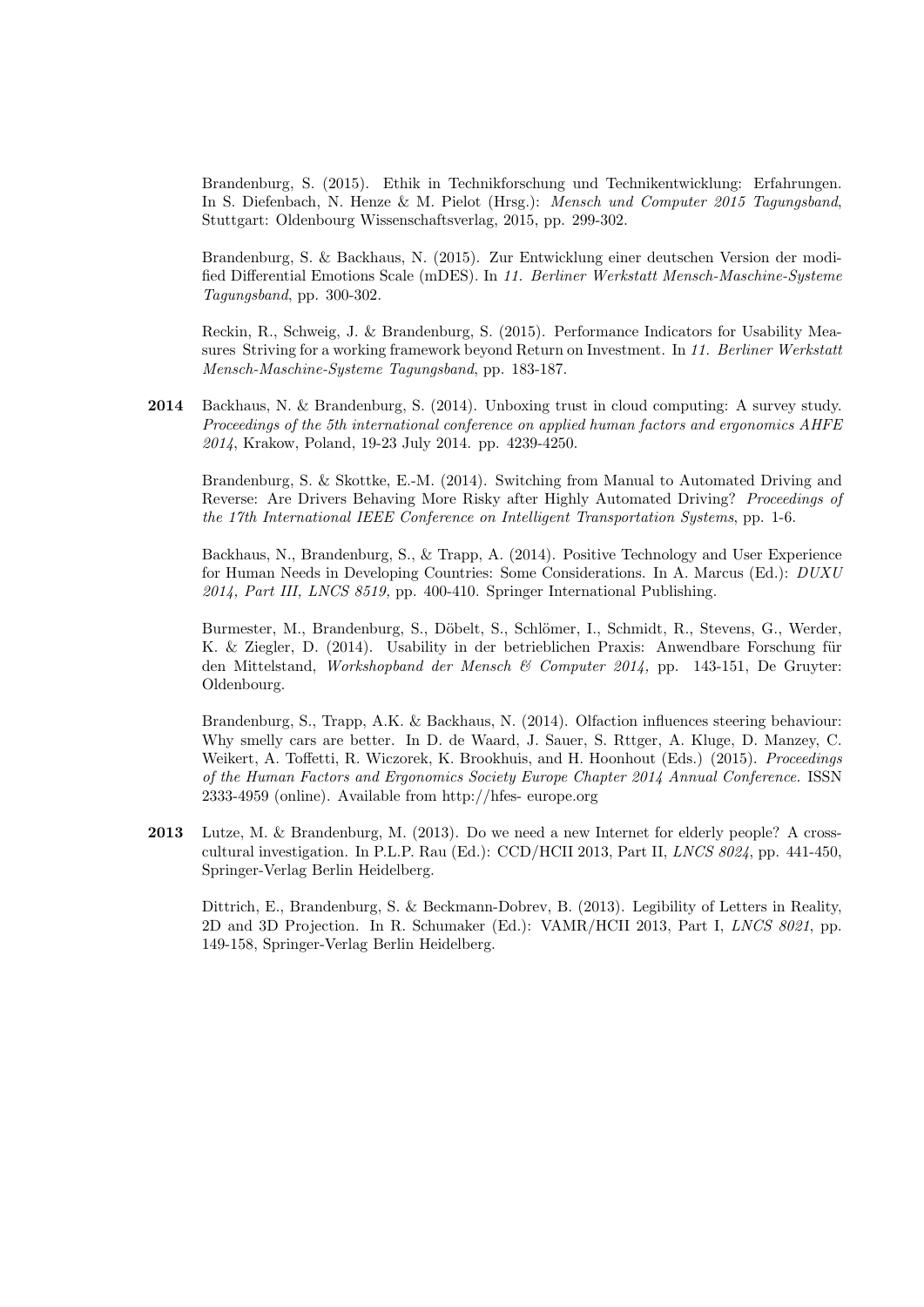Brandenburg, S., Drewitz, U., & Vogel, M. (2013). User experience starts at the keystroke level - the Model of User Experience (MUX). In A. Marcus (Ed.): DUXU/HCII 2013, Part I, LNCS 8012, pp. 449-458, Springer-Verlag Berlin Heidelberg.

Reckin, R. & Brandenburg, S. (2013). Discount Usability-Maßnahmen als erste Schritte von KMU auf dem Weg zum Agile Usability Engineering. In E. Brandenburg, L. Doria, A. Gross, T. Günzler & H. Smieszek (Hrsg.). Grundlagen und Anwendungen der Mensch-Maschine Interaktion: Beiträge zur 10. Berliner Werkstatt Mensch Maschine Systeme, pp. 238-244.

Auricht, M., Dittrich, E., Brandenburg, S. & Stark, R. (2013). Engineering meet UX: Ingenieurstechnische Absicherungsmethoden treffen auf User Experience Forschung. In E. Brandenburg, L. Doria, A. Gross, T. Günzler & H. Smieszek (Hrsg.). Grundlagen und Anwendungen der Mensch-Maschine Interaktion: Beiträge zur 10. Berliner Werkstatt Mensch Maschine Systeme, pp. 44-50.

Backhaus, N. & Brandenburg, S. (2013). Wie viel ist zu viel? Empfehlungen für die Anzahl von Bedienelementen auf kleinen Displays. In E. Brandenburg, L. Doria, A. Gross, T. Günzler & H. Smieszek (Hrsg.). Grundlagen und Anwendungen der Mensch-Maschine Interaktion: Beiträge zur 10. Berliner Werkstatt Mensch Maschine Systeme, pp. 181-186. (Best Poster Award)

Brandenburg, S. (2013). Der Beitrag mathematischer Modellierung zur Präzisierung theoretischer Annahmen am Beispiel des Components of Speed Behavior Modells. In T. Jürgensohn  $\&$ H. Kohlrep (Hrsg.). VDI-Fortschritt-Berichte, 35, pp. 1-10.

Brandenburg, S. & Backhaus, N. (2013). The Touch Appeal: Why Touching Things Is so Popular in Human-Computer Interaction. In De Waard, D., Toffetti, A., [more] (Eds.) (2013), Human Factors: sustainable life and mobility. *Proceedings of the Human Factors and Ergonomics* Society Europe Chapter, pp. 5-13.

Stade, M., Reckin, R., Brandenburg, S. & Thüring, M. (2013). Usability in KMU etablieren: Von schneller Problemlösung zu ressourcenorientiertem Usability Engineering. In S. Boll, S. Maaß & R. Malaka (Hrsg.): Workshopband Mensch & Computer 2013, München: Oldenburg Verlag, pp.19-27.

Backhaus, N., & Brandenburg, S. (2013). Emotionen und ihre Dynamik in der Mensch-Technik-Interaktion. In S. Boll, S. Maaß, & R. Malaka (Eds.), Mensch & Computer 2013. München: Oldenbourg Verlag, pp. 79-88. (Best Paper Award)

2012 Brandenburg, S. & Sachse, K. (2012). Anfassen erlaubt! - Gestenbasierte Multi-Touch Interaktion bei Kindern. Mensch und Computer: Interaktiv informiert. September 2012, Konstanz.

Lauckner, M. & Brandenburg, S. (2012). Influence of basic environmental characteristics on driving speed. In D. de Waard, K. Brookhuis, F. Dehais, C. Weikert, S. Röttger, D. Manzey, S. Biede, F. Reuzeau, and P. Terrier (Eds.) (2012). Human Factors: a view from an integrative perspective. Proceedings HFES Europe Chapter Conference Toulouse, pp. 353-362.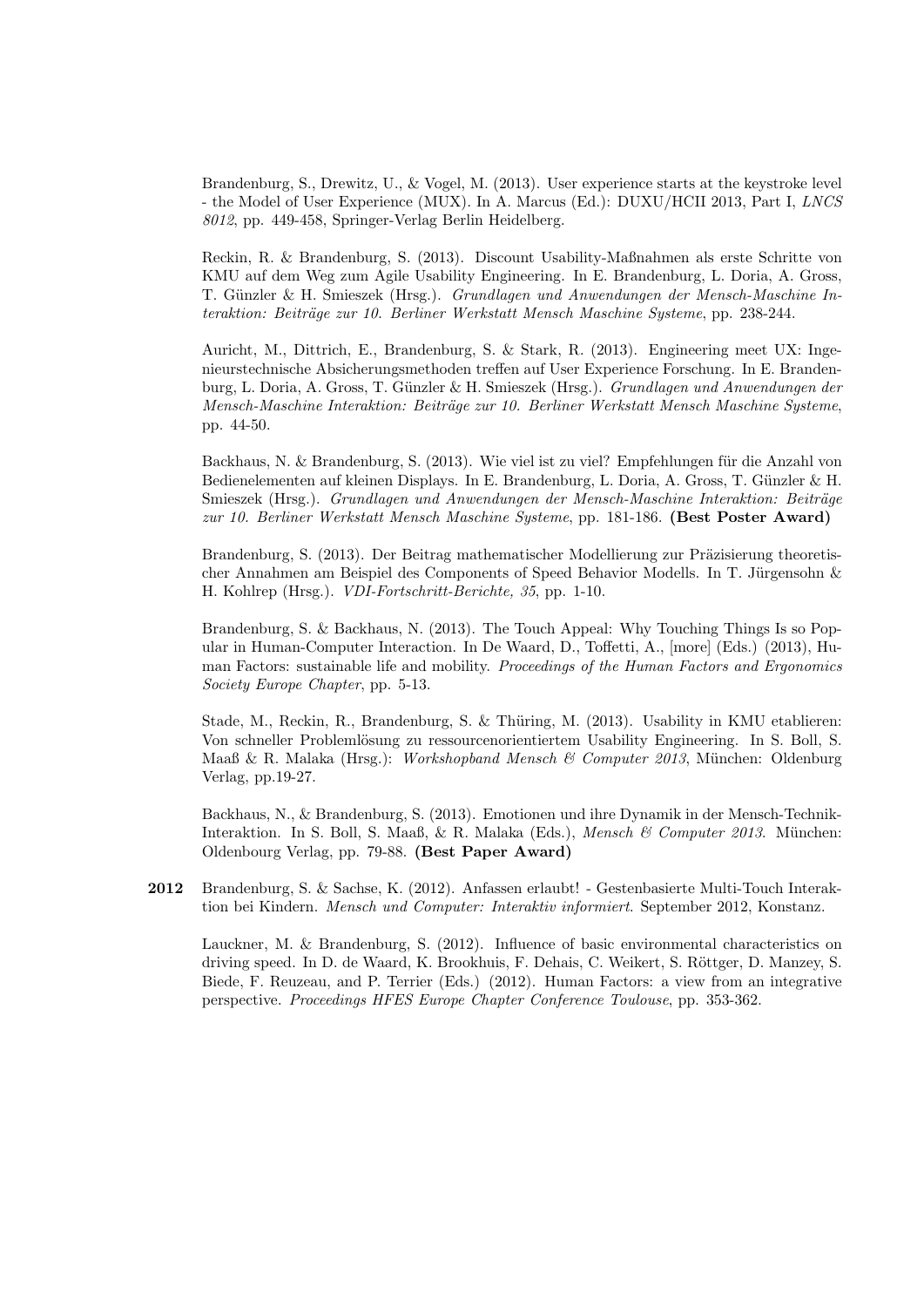Brandenburg, S. & Sachse, K. (2012). Intuition comes with experience. In D. de Waard, K. Brookhuis, F. Dehais, C. Weikert, S. Röttger, D. Manzey, S. Biede, F. Reuzeau, and P. Terrier (Eds.) (2012). Human Factors: a view from an integrative perspective. Proceedings HFES Europe Chapter Conference Toulouse, pp. 213-223.

Drewitz, U. & Brandenburg, S. (2012). Confidence in Causal Inferences: The Case of Devaluation. Proceedings of the 34th Annual Cognitive Science Conference, Sapporo, Japan, pp. 1506-1511.

Drewitz, U. & Brandenburg, S. (2012). Memory and Contextual Change in Causal Learning. In N. Rußwinkel, U. Drewitz & H. van Rijn (eds.). Proceedings of the 11th International Conference on Cognitive Modeling, Berlin: Universitätsverlag der TU Berlin. pp. 265-270.

2011 Aarts, L., Brandenburg, S. & van Nes, N. (2011). The influence of environmental factors on speed choice. Proceedings of the IEEE Forum on Integrated and Sustainable Transportation Systems (FISTS), pp. 91-96.

Zinn, J.M. & Brandenburg, S. (2011). Support of Gesture Learning for MultiTouch Interfaces. In: Schmid,S., Elepfand, M., Adenauer, J. & Lichtenstein, A. (Hrsg.). Reflexionen und Visionen der Mensch-Maschine-Interaktion - Aus der Vergangenheit lernen, Zukunft gestalten 9. Berliner Werkstatt Mensch-Maschine-Systeme 5. bis 7. Oktober 2011 ZMMS Spektrum Band 33, pp. 134-142. VDI Verlag: Düsseldorf.

Vogel, M, Brandenburg, S. & Drewitz, U. (2011). Zur Gestaltung graphischer Benutzungsschnittstellen: Einflussfaktoren für das Nutzererleben. In M. Eibl (Hrsg.) Beiträge zur Mensch und Computer 2011 - überMEDIEN UBERmorgen. pp. 111-120. Chemnitz: Deutschland.

2010 Brandenburg, S. & Drewitz, U. (2010). An integrative model for the prediction of over-speeding. In: European conference on human centered design for intelligent transport systems, April 29th-30th, Berlin: Germany.

Drewitz, U. & Brandenburg, S. (2010). From design to experience: Towards a process model of user experience. In J.C. Lin, D.M. Lin & H. Chen Ergonomics for all: Celebrating Ppcoe's 20 years of excellence: Selected papers of the Pan-Pacific Conference on Ergonomics, pp.1-6, Kaohsiung: Taiwan.

2009 Dittrich, E., Brandenburg, S. & Thüring, M. (2009d). Beobachtungsbasierte Erfassung von Müdigkeit im Kfz - die TUBS-Skala. In A. Lichtenstein, C. Stößel, & C. Clemens (Hrsg.). Der Mensch im Mittelpunkt technischer Systeme. 8.Berliner Werkstatt Mensch-Maschine-Systeme. VDI Verlag: Düsseldorf. pp.38-40.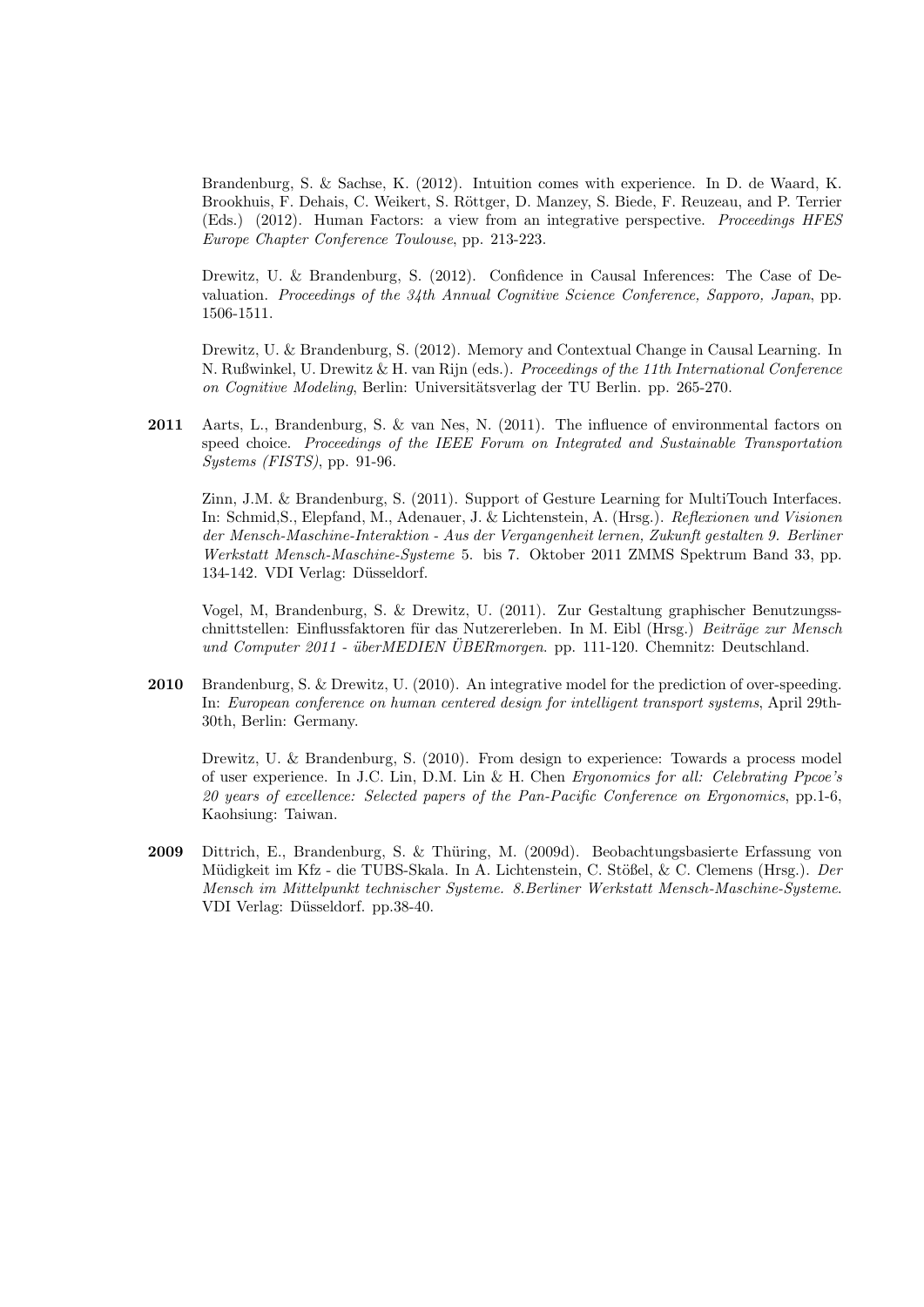Drewitz, U., Brandenburg, S., Minge, M. & Thüring (2009). Touch me if you can - Immediate Interactive Behavior als Bedienkonzept für Multimediageräte. In A. Lichtenstein, C. Stößel & C. Clemens (Hrsg.). Der Mensch im Mittelpunkt technischer Systeme. 8.Berliner Werkstatt Mensch-Maschine-Systeme. VDI Verlag: Düsseldorf. pp.105-107.

2008 Van Nes, N., Brandenburg, S. & Twisk, D. (2008). Dynamic speed limits; effects on homogeneity of driving speed. Proceedings of the 2008 IEEE Intelligent Vehicles Symposium (IV), IEEE Press: Eindhoven, Niederlande. pp. 269-274.

#### OTHER PUBLICATIONS AND TALKS

2022 Hoth, V. & Brandenburg, S. (submitted). Cookie Banners and Trust: UX design for privacy policy and trust. Poster at the 2022 Annual Meeting of the HFES Europe Chapter Meeting, April 20-22, Torino, Italy.

Brandenburg, S. (accepted). Erfahrungsbericht zur Weiterbildung von Mitarbeiter\*innen kleiner und mittlerer Unternehmen mittels hybrider Konzepte Beitrag zum 68. GfA-Frühjahrskongress Technologie und Bildung in hybriden Arbeitswelten. 2.-4. März 2022 in Magdeburg.

Jungnickel, K. & Brandenburg, S. (accepted). Zur Erfassung des Erlebens bei digitalen Touchpoints zwischen Kunden und Unternehmen. Beitrag zum 68. GfA-Frühjahrskongress Technologie und Bildung in hybriden Arbeitswelten. 2.-4. März 2022 in Magdeburg.

Kremer, T. & Brandenburg, S. (accepted). The effects of context on the relative importance of user values in consumer settings. Tagung experimentell arbeitender Psychologen, Universitt Köln, Mrz 2022.

Brandenburg, S., Epple, S., Trukenbrod, A.K., & Thüring, M. (accepted). A filed study on take-overs during highly-dynamic lane changes in automated driving. Tagung experimentell arbeitender Psychologen, Universitt Köln, Mrz 2022.

2021 Brandenburg, S., Chuang, L., & Baumann, M. (in press). Proceedings of the 3rd German Summer School Human Factors. MMI Interaktiv 18. pp. 1-40

Brandenburg, S., Epple, S., & Thüring, M. (2021). Eingriffsassistenz für Übernahmen in kritischen Ausweichsituationen beim automatisierten Fahren. In Huckauf, A., Baumann, M., Ernst, M., Herbert, C., Kiefer, M., & Sauter, M. Abstracts of the 63.rd Conference of Experimental Psychologists. p. 45.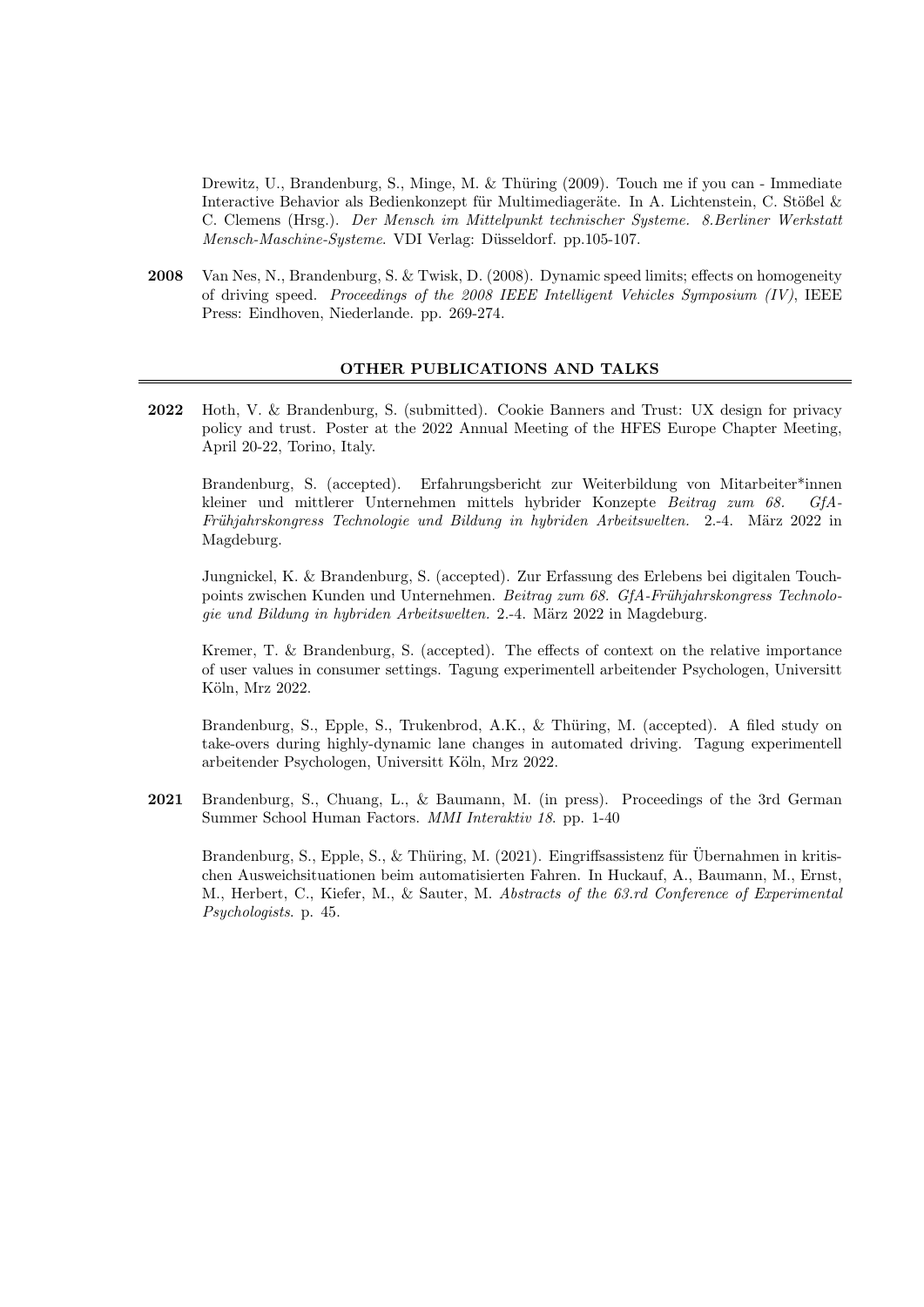Brandenburg, S. & Minge, M. (2021). Ich bin was ich nutze. Value Design und die Bercksichtigung von Werten in der Gestaltung von Software. Beitrag zur 12. Fachgruppentagung AOW-Psychologie und Ingenieurpsychologie. 22.-24. September, Chemnitz.

- 2020 Dreger, F.A., Reiser, J.E., Rinkenauer, G., Wascher, E., Brandenburg, S., Chuang, L., & Baumann, M. (2020). Proceedings of the 2nd German Human Factors Summer School September 28th to 30th 2020. MMI-Interaktiv 17. 1-39.
- 2019 Baumann, M., Babel., F., Brandenburg, S., Trapp, A., & Chuang, L. (2019). Proceedings of the 1st German Human Factors Summer School. MMI Interaktiv 16. 1-35.
- 2018 Trapp, A., Brandenburg, S., Schröder, F., Chuang, L., & Baumann, M. (2018). Proceedings of the 4th Berlin Summer School Human Factors 2018. MMI Interaktiv 15. pp. 1-42.

Roche, F. & Brandenburg, S. (2018). Should the urgency of visual-tactile takeover requests match the criticality of takeover situations? Book of Abstracts of the Annual Meeting of the HFES Europe Chapter, Berlin, Germany. p.9.

Schröder, F. & Brandenburg, S. (2018). The Possibility of Measuring Affects by Measuring Persons? Body Tilt. Book of Abstracts of the Annual Meeting of the HFES Europe Chapter, Berlin, Germany. p.4.

Schott, R., Brandenburg, S., Schröder, F., Telle, F., & Thüring, M. (2018). Who is driving whom? Highly automated driving transitions from manual to automation in reality and the impact of situation, personality and the driving experience Book of Abstracts of the Annual Meeting of the HFES Europe Chapter, Berlin, Germany. p. 29.

Epple, S. & Brandenburg, S. (2018). Driver-Initiated Take-Over Behaviour in Highly Automated Driving. Book of Abstracts of the Annual Meeting of the HFES Europe Chapter, Berlin, Germany. p.35.

Thüring, M., Roche, F., & Brandenburg, S. (2018). Kognitionspsychologische Erkenntnisse zum hochautomatisierten Fahren - eine bersicht. 60. Tagung experimentell arbeitender Psychologen (TeaP), Marburg, Germany.

Roche, F., Brandenburg, S. & Thüring, M. (2018). Erlernbarkeit von Übernahmeaufforderungen beim hochautomatisierten Fahren. 60. Tagung experimentell arbeitender Psychologen (TeaP), Marburg, Germany.

Oehl, M., & Brandenburg, S. (2018). Validierung der Driving Anger Scale (DAS) für deutsche Autofahrer. 60. Tagung experimentell arbeitender Psychologen (TeaP), Marburg, Germany.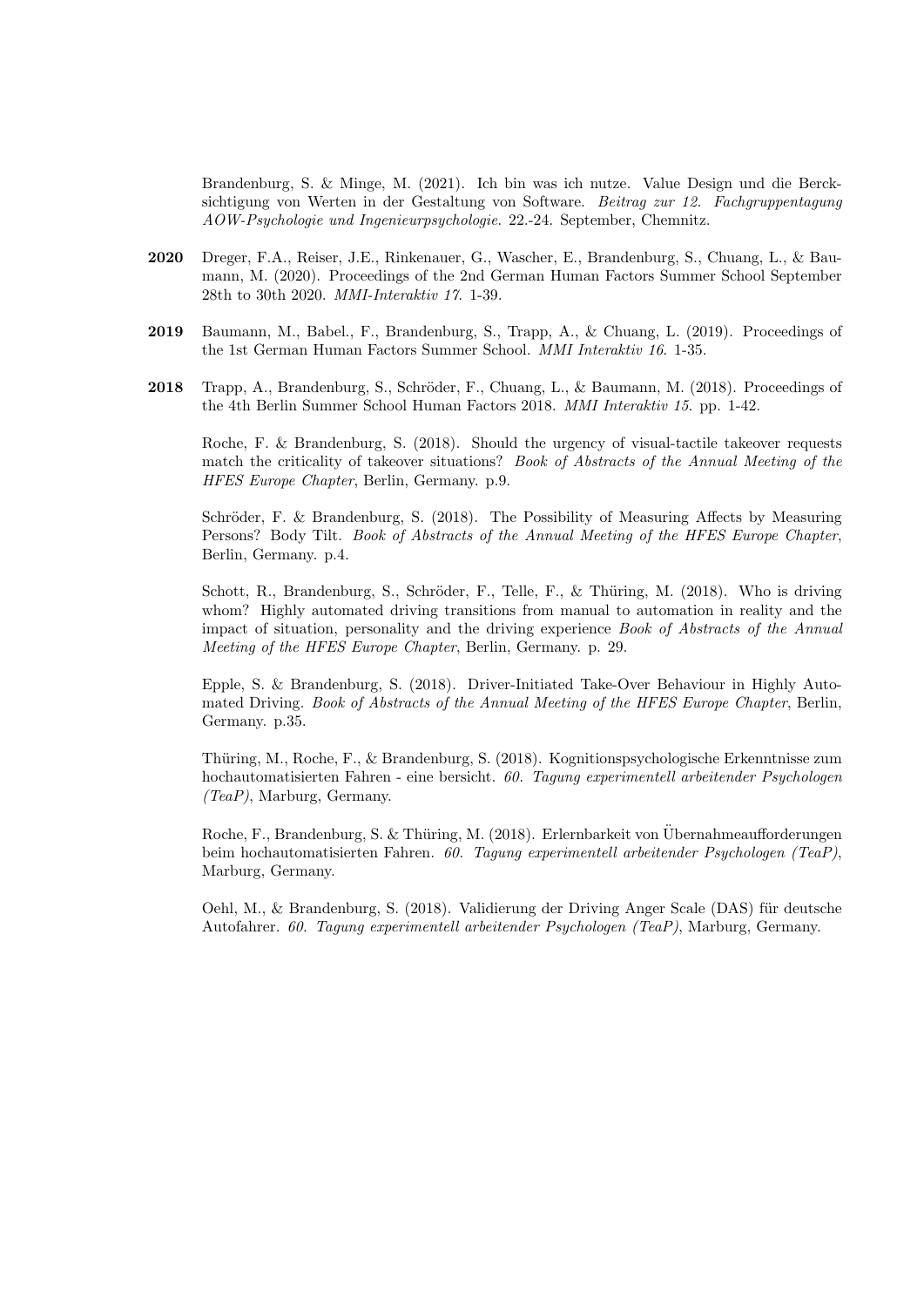Zander, S., Brandenburg, S., & Brandenburg, E. (2018). Mental and Manual Rotation of Physical Three-Dimensional Objects. 60. Tagung experimentell arbeitender Psychologen (TeaP), Marburg, Germany.

Kleinjan, A., & Brandenburg, S. (2018). Efficiency and Aesthetics of E-Commerce Results. 60. Tagung experimentell arbeitender Psychologen (TeaP), Marburg, Germany.

2017 Brandenburg, S. (2017). Peoples' Affect and the Movement of their Body. In S. Brandenburg, L. Chuang, & M. Baumann. Proceedings of the 3rd Berlin Summer School Human Factors. MMI Interaktiv 14. p. 29.

Oehl, M. & Brandenburg, S. (2017). German Non-professional vs. Professional Drivers' Driving Anger Experience and Expression - Validation of Measures and Cross-cultural Comparison. Poster presented at the annual meeting of the HFES Europe Chapter, September 28.-30., Rome, Italy.

Brandenburg, S., Oehl, M. & Hartwig, C. (2017). The Driving Anger Expression Inventory - Validation of a German (Short) Version. Poster presented at the annual meeting of the HFES Europe Chapter, September 28.-30., Rome, Italy.

Backhaus, N. & Brandenburg, S. (2017). Temporal changes of users' affect during humancomputer interaction. In T. Goschke, A. Bolte & C. Kirschbaum (Hrsg.). Abstracts of the 59th Conference of Experimental Psychologists. p. 118. Lengerich: Papst Science Publishers

Huemer, A.K., Oehl, M., & Brandenburg, S. (2017). Cyclists' Anger Experience in Road Traffic: From Anger Provoking Incidents to Developing a Cycling Anger Experience Measure. In T. Goschke, A. Bolte & C. Kirschbaum (Hrsg.). Abstracts of the 59th Conference of Experimental Psychologists. p. 258. Lengerich: Papst Science Publishers

Brandenburg, S. & Oehl, M. (2017). Driving anger of German non-professional and professional car drivers. In T. Goschke, A. Bolte & C. Kirschbaum (Hrsg.). Abstracts of the 59th Conference of Experimental Psychologists. pp. 350-351. Lengerich: Papst Science Publishers

Hartwig, C., Oehl, M, & Brandenburg, S. (2017). The driving anger expression inventory: Is it applicable to German drivers? In M. Vollrath 2. Kongress der Fachgruppe Verkehrspsychologie - "Immer mehr Technik - von Smartphone zu Automaten". Braunschweig. p. 11.

Oehl, M., & Brandenburg, S. (2017). Driving anger experience and expression of German nonvs. professional drivers. In M. Vollrath 2. Kongress der Fachgruppe Verkehrspsychologie - "Immer mehr Technik - von Smartphone zu Automaten", Braunschweig. p. 19.

Huemer, A.K., Oehl, M., & Brandenburg, S. (2017). Cyclists' Anger Experience in Road Traffic: From Anger Provoking Incidents to Developing a Cycling Anger Experience Measure. In M. Vollrath 2. Kongress der Fachgruppe Verkehrspsychologie - "Immer mehr Technik - von Smartphone zu Automaten", Braunschweig. p. 14.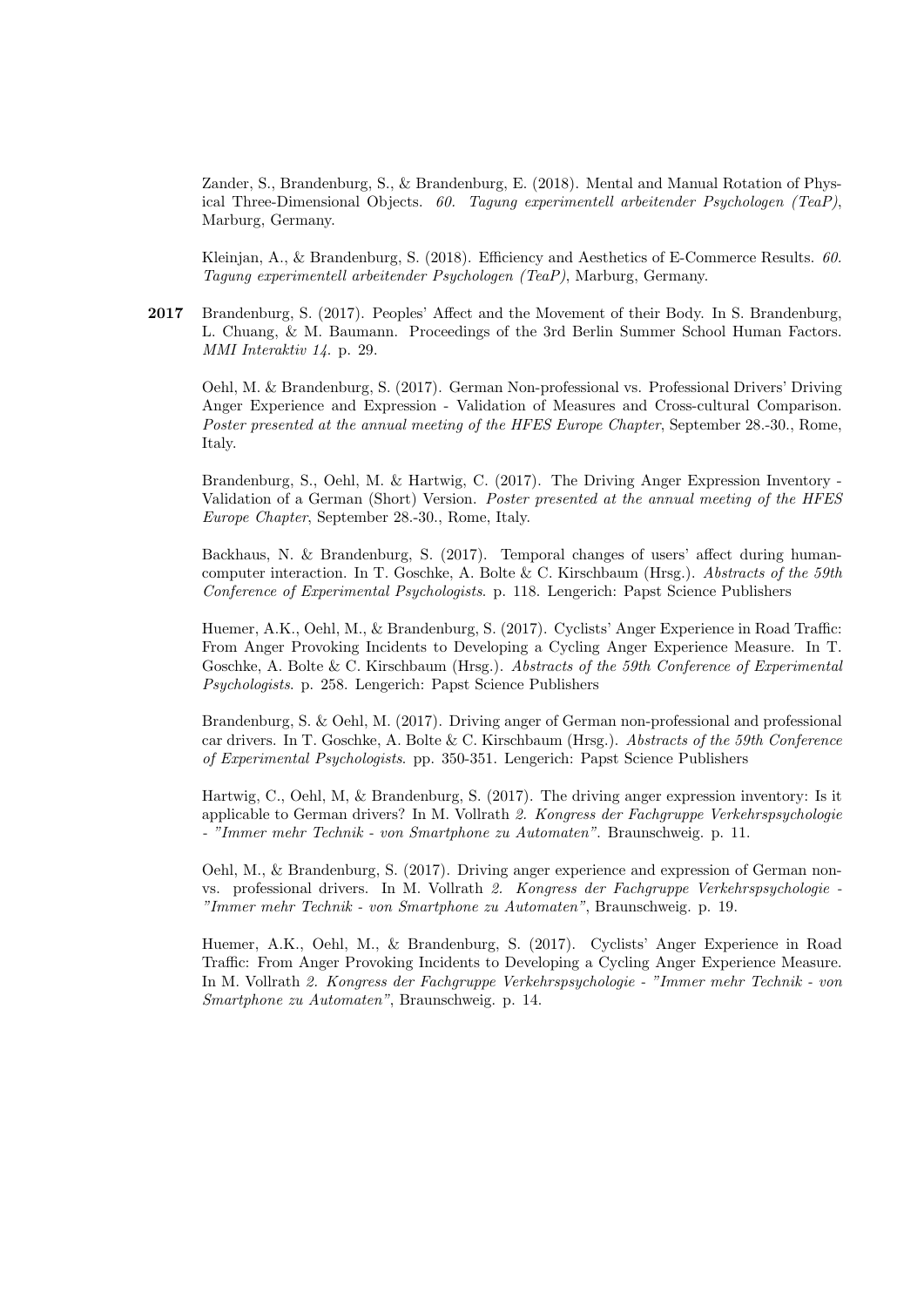2016 Brandenburg, S., Sachse, K., Jäger, A., Reckin, R., & Becker, M. (2016). Usability für kleine und mittelständische Unternehmen im Bereich mobiler und internetbasierter Anwendungen. In: M. Thüring, J. Prümper, B. Schmitz, & M. Friedrich. Abschlussbericht von UseTree, dem Berliner Kompetenzzentrum für Usability-Maßnahmen, pp. 3-64.

Brandenburg, S. (2016). The Ethics of Technology Development - A Human Factors Practitioners Perspective. In P. Bouchner, P. Skolilova, K. Brookhuis, A. Tofetti & D. deWaard. Human Factors and user needs in transport, control, and the workplace. p. 36.

Oehl, M., Emmermann, B., Brandenburg, S., & Huemer, A. (2016). Cycling anger: Regular cyclists versus professional bicycle messengers. Proceedings of the 5th international cycling safety conference - ICSC, Bologna, Italy, p. 51.

Oehl, M., Brandenburg, S., Rau, P. L. P., Guo, Z., & Kanno, T. (2016). Driving Anger Experience and Its Expression in China vs. Japan - An International Cross-Cultural Comparison. Poster presented at the 23rd International Congress of Cross-Cultural Psychology - IACCP 2016, Nagoya, Japan.

Brandenburg, S. & Backhaus, N. (2016). The dynamics of film-induced affect and its effect on the interaction with mobile devices. In J. Funke, J. Rummel  $\&$  A. Voß (Hrsg.). Abstracts of the 58th Conference of Experimental Psychologists Heidelberg. pp. 34-35. Lengerich: Papst Science Publishers

- 2015 Brandenburg, S. (2015). Olfaction influences steering behavior: Why cars shouldn't smell bad. In C. Bermertinger, A. Mojzisch, & W. Greve Abstracts of the 57th Conference of Experimental Psychologists Hildesheim. p. 46. Lengerich: Papst Science Publishers.
- 2014 Brandenburg, S., & Backhaus, N. (2014). Think positive! Eine deutsche Version des mDES zur Erfassung von Emotionen in der Mensch-Technik-Interaktion. In A. C. Schütz, K. Drewing, & K. R. Gegenfurtner (Eds.), TeaP 2014: Abstracts of the 56th Conference of Experimental Psychologists, (p. 35). Lengerich: Pabst Science Publishers.

Backhaus, N. & Brandenburg, S. (2014). Emotions in the movies - Is there a need for a new film set for emotion elicitation? In A. C. Schütz, K. Drewing, & K. R. Gegenfurtner (Eds.), TeaP 2014: Abstracts of the 56th Conference of Experimental Psychologists, (p. 18). Lengerich: Pabst Science Publishers.

Brandenburg, S. & Thüring, M.  $(2014)$ . The CSB Model - A cognitive approach for explaining speed behavior. Cognitive Processing, 15(1), Supplement, p. 8.

Backhaus, N. & Brandenburg, S. (2014). Sternberg on the interface: Arbeitsgedächtniskapazität und Beanspruchung bei Interface-Icons. In Beiträge zum 49. Kongress der Deutschen Gesellschaft für Psychologie, Bochum, Deutschland.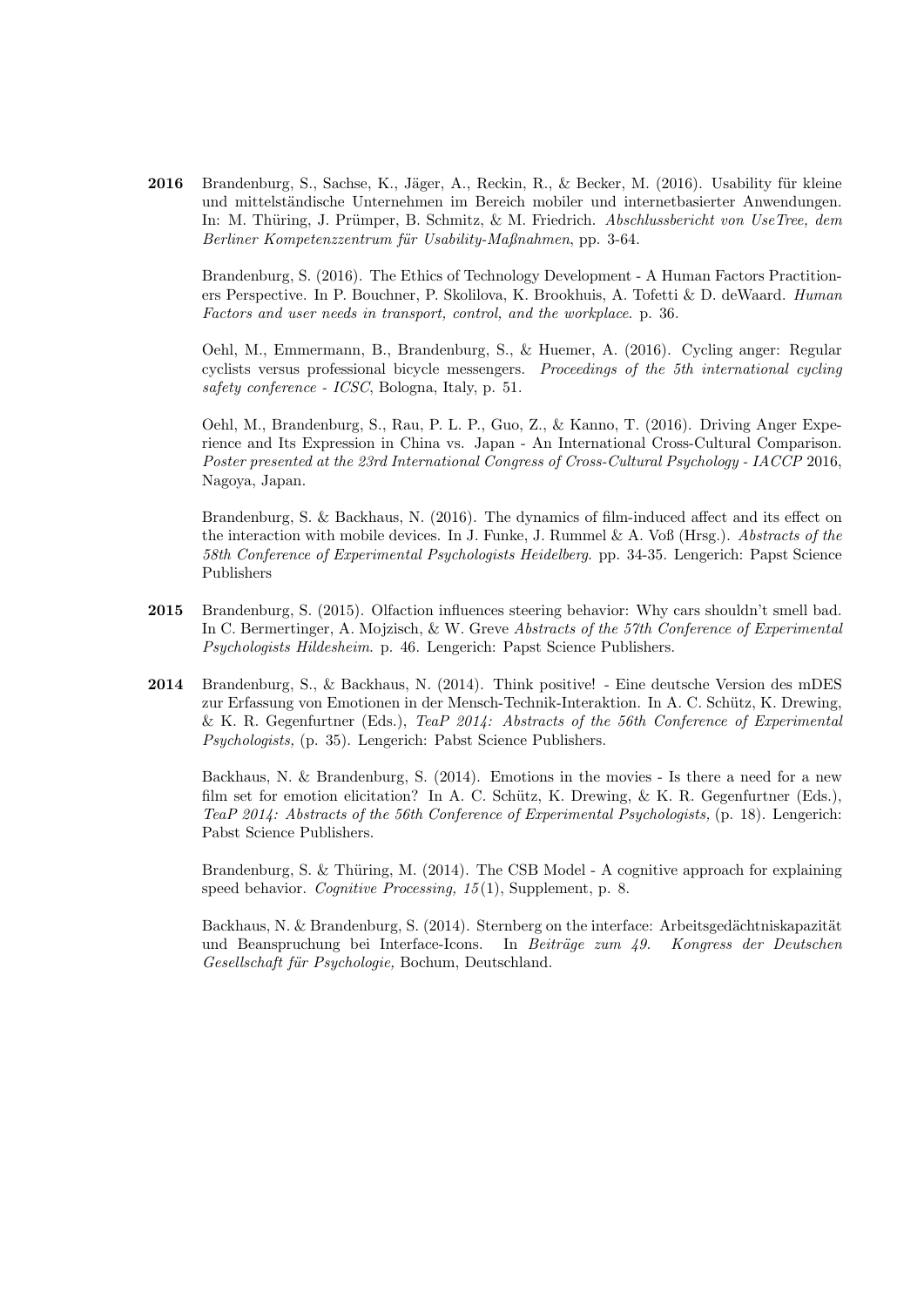Hudalla, A. K. & Brandenburg, S. (2014). Usability Experten, Domainexperten, User: Wen muss man wann in die Entwicklung einbeziehen? UCD für besondere Zielgruppen am Beispiel der Entwicklung einer App für chronisch kranke Kinder. Poster auf dem World Usability Day 2014 in Berlin.

2013 Sachse, K., & Brandenburg, S. (2013). Intuitive use of human-machine-interfaces: A comparative study of children and adults. In: Ansorge, U., Kirchler, E., Lamm, C., & Leder, H. (Hrsg.) Abstracts of the 55th Tagung experimentell arbeitender Psychologen, p. 238.

Vogel, M., Huber, J., Brandenburg, S., & Thüring, M. (2013). Temporal changes in anticipated user experience and usability evaluation of mobil applications. In: Ansorge, U., Kirchler, E., Lamm, C., & Leder, H. (Hrsg.) Abstracts of the 55th Tagung experimentell arbeitender Psychologen, p. 292.

Brandenburg, S. (2013). Predicting drivers' speed choice using the Components of Speed Behavior (CSB) model. In: Ansorge, U., Kirchler, E., Lamm, C., & Leder, H. (Hrsg.) Abstracts of the 55th Tagung experimentell arbeitender Psychologen, p. 40.

Kürbitz, M. & Brandenburg, S. (2013). Long-term influencing factors on the choice of driving speed: The example of action and state orientation. In: Ansorge, U., Kirchler, E., Lamm, C., & Leder, H. (Hrsg.) Abstracts of the 55th Tagung experimentell arbeitender Psychologen, p. 162.

2012 Brandenburg, S. & Drewitz, U. (2012). Investigating the emergence of user experience. In U. Schmid, M. Siebers, C.C. Carbon, M. Raab, M. Rüsseler, T. Gross, C. Schlieder, D. Drner. Proceedings of KogWis 2012, 11th Biannual Conference of the German Cognitive Science Society. University of Bamberg Press: Bamberg, p. 29.

Lauckner, M. & Brandenburg, S. (2012). Einfluss basaler, visueller Reize auf die Wahl der Geschwindigkeit im Kraftfahrzeug. Beitrag zur Tagung der Deutschen Gesellschaft für Psychologie. 22. - 27. September 2012, Bielefeld.

Brandenburg, S. & Thüring, M. (2012). Vorhersage von Fahrerverhalten - das Components of Speed Behavior (CSB) Modell. Beitrag zur Tagung der Deutschen Gesellschaft für Psychologie. 22. - 27. September 2012, Bielefeld.

Reich, D., Brandenburg, S. & Thüring, M. (2012). Objektive Müdigkeitsbewertungsverfahren im Kfz: Ein Vergleich der psychometrischen G¨utekriterien und der Einfluss einzelner Müdigkeitsindikatoren. Beitrag zur Tagung der Deutschen Gesellschaft für Psychologie. 22. - 27. September 2012, Bielefeld.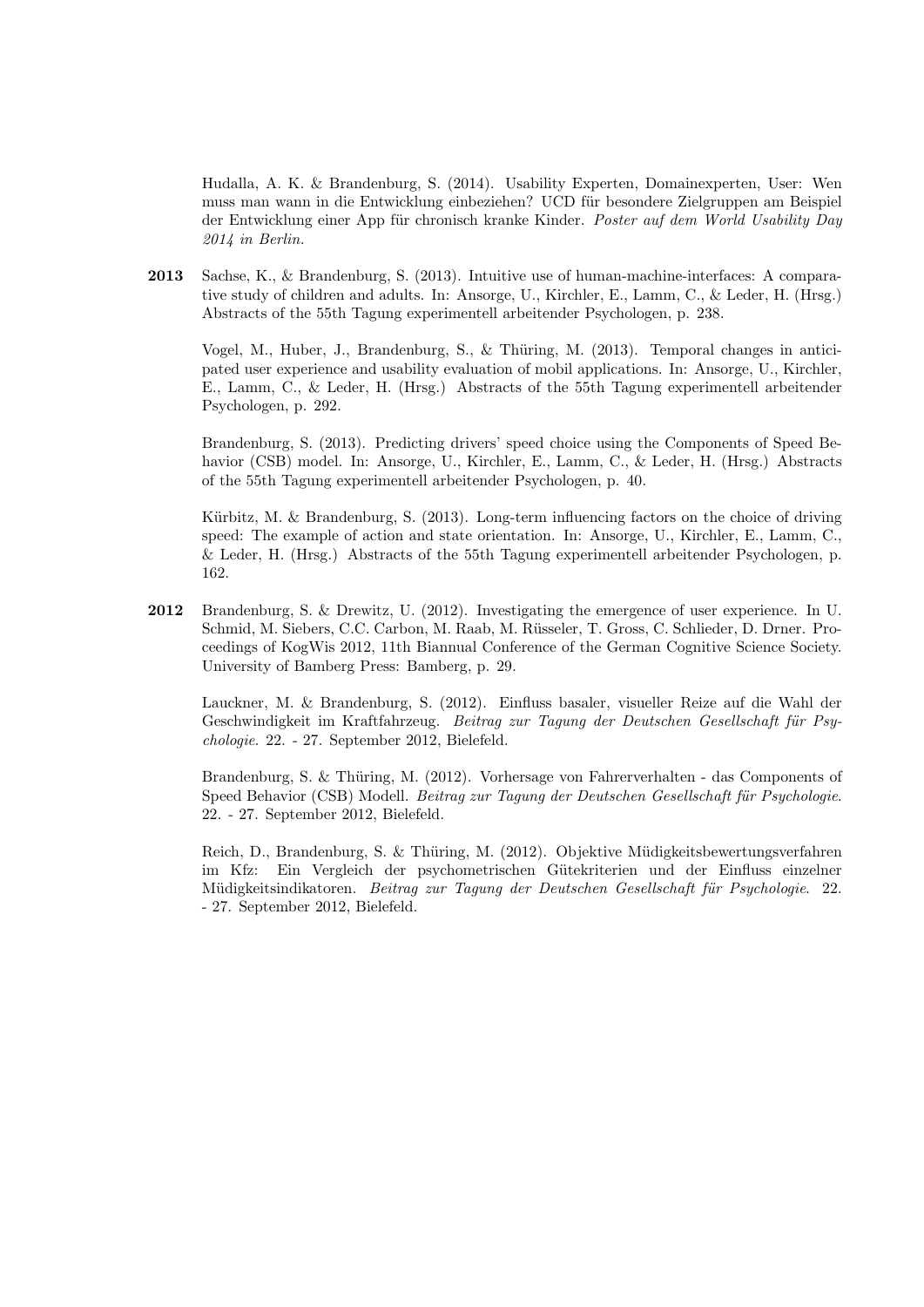Brandenburg, S. (2012). Einfluss von Umwelteigenschaften und Fahrereigenschaften auf die Wahl der Geschwindigkeit. In A. Bröder, E. Erdfelder, B.E. Hilbig, T. Mieser, R.F. Pohl & D. Stahlberg (Hrsg.). Abstracts of the 54th Tagung experimentell arbeitender Psychologen. p. 258. Papst Science Publishers: Lengerich.

Ding, A. & Brandenburg, S. (2012). Umwelteinflüsse oder Fahrerintention? Was bestimmt die Wahl der Geschwindigkeit? In A. Bröder, E. Erdfelder, B.E. Hilbig, T. Mieser, R.F. Pohl & D. Stahlberg (Hrsg.). Abstracts of the 54th Tagung experimentell arbeitender Psychologen. pp.159-160. Papst Science Publishers: Lengerich.

2011 Brandenburg, S. (2011). Die Unbrauchbarkeit der TPB für die Vorhersage des Geschwindigkeitsverhaltens. In: Bittrich, K., Blankenberger, S. & Lukas, J. (Hrsg.). *Beiträge zur 53.* Tagung experimentell arbeitender Psychologen. 13. - 16. März, Halle (Saale), p. 29. Papast Science Publisher.

Lutze, M. & Brandenburg, S. (2011). A new Internet for elderly people? A cultural study on needs analysis among young and elderly people in Germany and South Korea. In: Bittrich, K., Blankenberger, S. & Lukas, J. (Hrsg.). Beiträge zur 53. Tagung experimentell arbeitender Psychologen. 13. - 16. März, Halle (Saale), p.107, Papast Science Publisher.

Vogel, M, Drewitz, U., Brandenburg, S. & Thüring, M. (2011). Der Einfluss von Affordanzen und Aufmerksamkeitslenkung auf Nutzererleben und Performanz. In: Bittrich, K., Blankenberger, S. & Lukas, J. (Hrsg.). *Beiträge zur 53. Tagung experimentell arbeitender Psychologen.* 13. - 16. März, Halle (Saale), p.185, Papast Science Publisher.

Zinn, J.M., Brandenburg, S. & Drewitz, U. (2011). Einflussnahme auf das Lernverhalten von Multi-Touch Gesten durch Affordanzen. In: Bittrich, K., Blankenberger, S. & Lukas, J. (Hrsg.). Beiträge zur 53. Tagung experimentell arbeitender Psychologen. 13. - 16. März, Halle (Saale), p. 201, Papast Science Publisher.

Vogel, M., Drewitz, U., Brandenburg, S. & Thüring, M. (2011). Der Einfluss von Affordanzen und Aufmerksamkeitslenkung auf Nutzungserleben und Performanz. In Nerdinger, F.W. & Curth, S. (Hrsg.) 7. Tagung der Fachgruppe Arbeits-, Organisations- und Wirtschaftspsychologie der Deutschen Gesellschaft für Psychologie. Rostock, Deutschland, p.124, Rostock: Wissenschaft für die Praxis.

- 2010 Brandenburg, S. (2010). Modellierung von Geschwindigkeitsverhalten. In: Frings, C., Mecklinger, A., Wentura, D. & Zimmer, H. (Hrsg.). Beiträge zur 52. Tagung experimentell arbeitender Psychologen, p. 22, Papst Science Publisher: Berlin.
- 2009 Dittrich, E., Brandenburg, S. & Thüring, M. (2009a). Verfahren zur Erfassung von Müdigkeit im KFZ. Blutalkohol - Alcohol, Drugs & Behavior,  $(46)$ 2. Sup.28.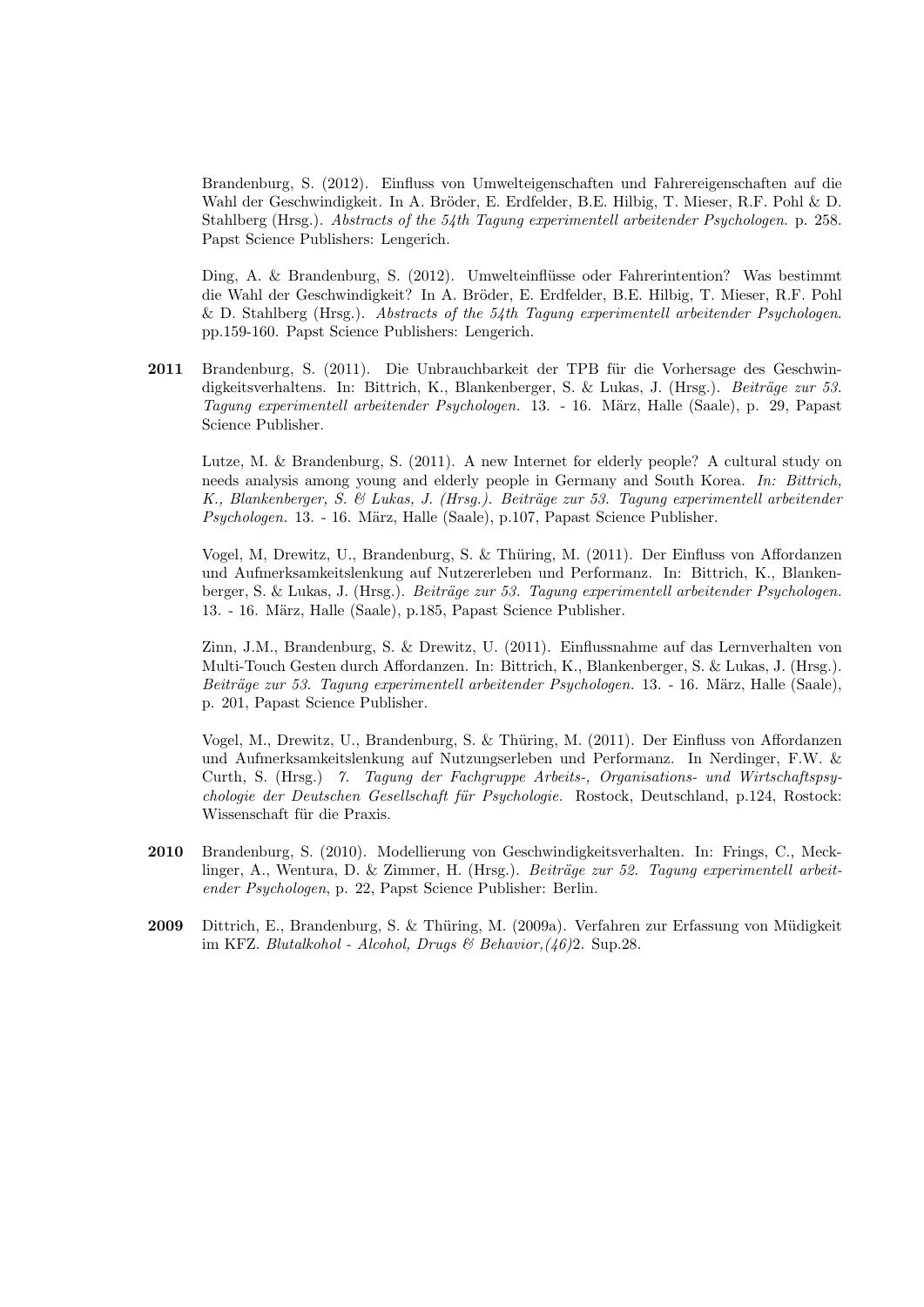Brandenburg, S. & Thüring, M. (2009). Determinanten des Geschwindigkeitsverhaltens im Straßenverkehr. 51. Tagung experimentell arbeitender Psychologen (TeaP). 29. März, 01. April 2009. Jena: Deutschland.

Dittrich, E., Brandenburg, S. & Thüring, M. (2009b). Güte von Verfahren zur Erfassung von Müdigkeit im KFZ. 51. Tagung experimentell arbeitender Psychologen (TeaP). 29. März, 01. April 2009. Jena: Deutschland.

Dittrich, E., Brandenburg, S. & Thüring, M. (2009c). Beobachtungsverfahren zur Erfassung von Müdigkeit im KFZ. In R. Hennighausen & R. Mattern Verkehrsmedizin neue Erkenntnisse im gesamten Spektrum. Kirschbaum Verlag: Bonn.

Drewitz, U., Brandenburg, S., Brune, T., Minge, M. & Thüring, M. (2009). Immediate Interactive Behavior and the use of portable multimedia devices. 11th Congress of the Swiss Psychological Society Interactions: Real and Virtual. August 19-20, 2009. Neuchatel: Swizerland.

## Workshops and Symposia

#### Organisation

- 2022 symposium: Experimental Engineering Psychology and Human Factors, Tagung experimentell arbeitender Psychologen (TeaP), Cologne, March 20-23rd.
- 2021 one-day conference: World Usability Day: Berlin, Berlin, November 11th.

two-day workshop: 7th Berlin Summer School Human Factors, Technische Universität Berlin, September 17th/18th 2021. Link: https://summerschoolhumanfactors.wordpress.com

2020 one-day workshop: Ethik und Ethikkommissionen für die Arbeitswissenschaft - aber wie?, Annual Meeting of the Gesellschaft fr Arbeitswissenschaft e.V. (GfA), Technische Universität Berlin, March 16th

half-day workshop: Ethik in der Lehre - Über den richtigen Umgang von Lehrenden mit Studierenden, Technische Universität Berlin, April 23rd 2020.

2019 two-day workshop: 5th Berlin Summer School Human Factors, Universität Ulm, August 1-2 2019. Link: https://summerschoolhumanfactors.wordpress.com

symposium: Ethik und Technik im 21. Jahrhundert, opening symposium of the HuMINTec Barcamp, HFES Europe student chapter Berlin, June 2019.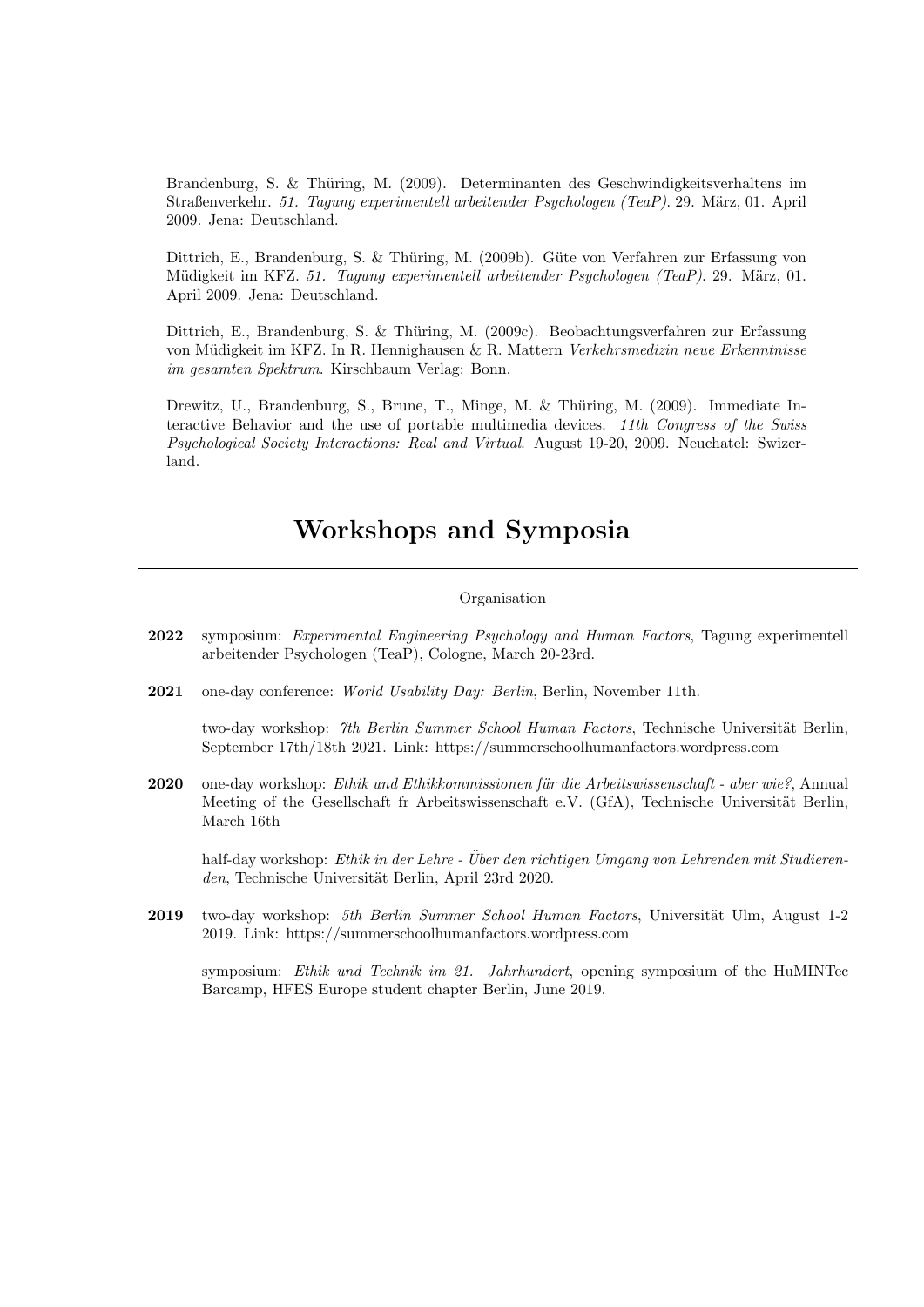half-day workshop: Ethik in der Lehre - Über den richtigen Umgang von Lehrenden mit Studierenden, Technische Universität Berlin, May 7th 2019.

2018 two-day workshop: 4th Berlin Summer School Human Factors, Technische Universität Berlin, October 10-12 2018. Link: https://summerschoolhumanfactors.wordpress.com

full-day workshop: Darf 's ein bisschen mehr sein? Zum Umgang mit ethischer Verantwortung in der Mensch-Technik-Interaktion, Mensch und Computer, Dresden, September 2018.

symposium: Cognition and Emotion in Human-Machine Interaction, TeaP University of Marburg, March 2018.

2017 two-day workshop: 3rd Berlin Summer School Human Factors, Technische Universität Berlin, July 22-23 2017.

symposium: Cognition and Emotion in Human-Machine Interaction, TeaP University of Dresden, March 2017.

- 2016 symposium: Cognition and Emotion in Human-Machine Interaction, TeaP Universität Heidelberg, March 2016.
- 2015 half-day workshop: Usability in der betrieblichen Praxis: Anwendbare Forschung für den Mittelstand, Mensch & Computer in Stuttgart, September 2015.

full-day workshop: 2nd Berlin Summer School Human Factors, Technische Universität Berlin, August 24 2015.

symposium: Kognition und Emotion in der Mensch Technik Interaktion, TeaP Universität Hildesheim, March 2015.

2014 2 hour workshop: Aller Anfang ist leicht: die Anforderungsanalyse als einfaches Hilfsmittel zur Erfassung von Nutzererwartungen (/-bed¨urfnissen), World Usability Day, Berlin, November 2014.

full-day workshop: Usability in der betrieblichen Praxis: Anwendbare Forschung für den Mittelstand, Mensch & Computer in München, September 2014.

two-day workshop: 1st Berlin Summer School Human Factors, Technische Universität Berlin, August 1-2 2014.

full-day workshop: Wissenschaftsethik - Ethisches Handeln in Wissenschaft und Technikentwick $lung, Technische Universität Berlin, June 2014.$ 

symposium: Kognition und Emotion in der Mensch Technik Interaktion Teil 1, TeaP Universität Gießen, April 2014.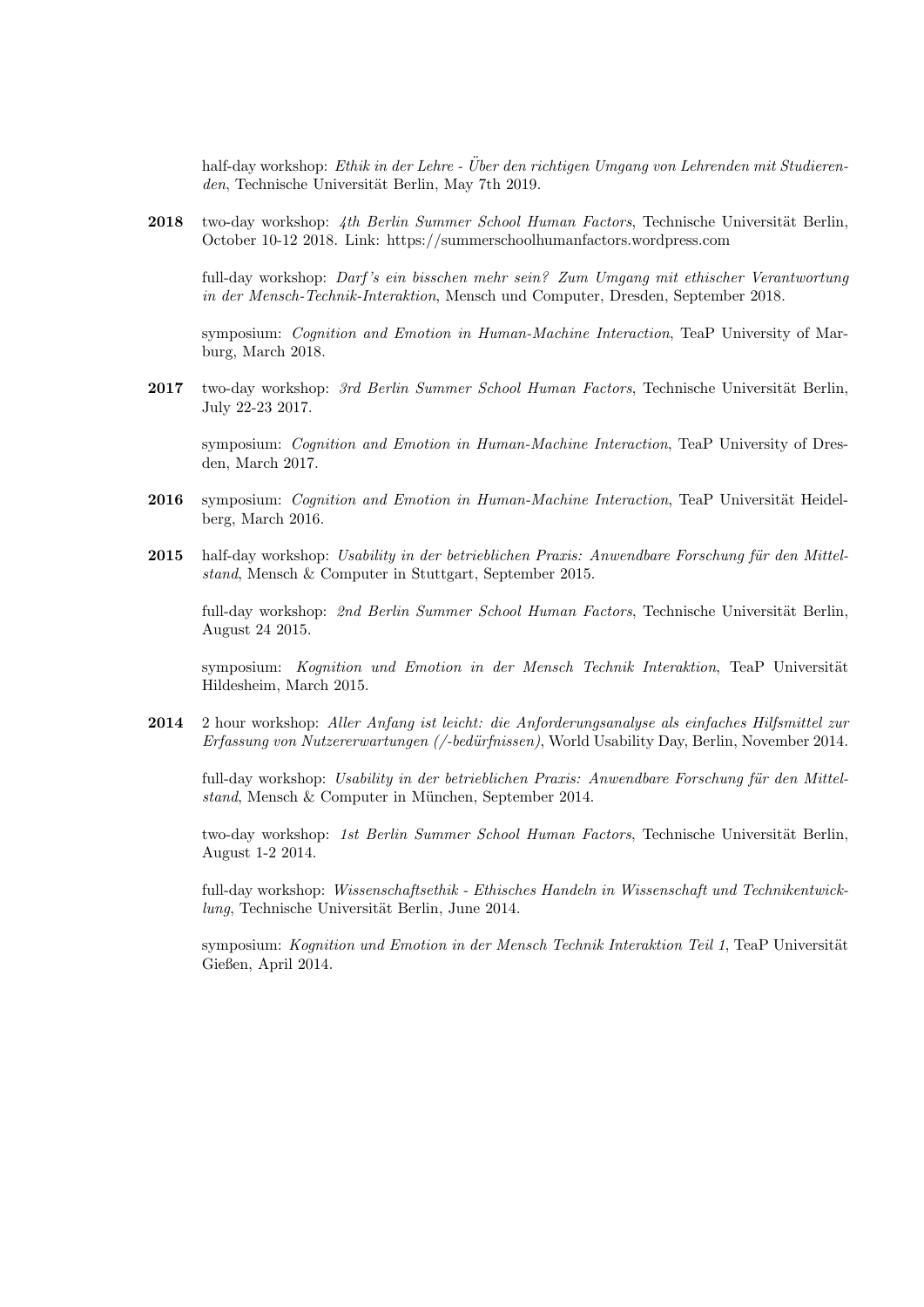symposium: Kognition und Emotion in der Mensch Technik Interaktion Teil 2, TeaP Universität Gießen, April 2014.

2012 two-day: Nachwuchskräfteworkshop Fachgruppe Verkehrspsychologie, Technische Universität Berlin, September 2012.

#### Participation

- 2021 workshop: Eigentlich ein wichtiger Punkt... Ethische Aspekte in der Gestaltung von Mensch-Technik-Interaktion. Workshop auf der UiG-Tagung: UX im digitalen Mittelstand praktizieren - gewusst wie! 23.09.2021.
- 2019 opening keynote: Erforschung und Entwicklung neuer Technologien im post-User Experience Zeitalter - Value Design (VD), Keynote im Rahmen der Berliner Veranstaltung zum World-Usability Day, Hochschule für Technik & Wirtschaft (HTW) Berlin, November 14 2019.

invited talk: Automatisiertes Fahren als Anwendungsfall für Erkenntnisse aus der Allgemeinen  $P<sub>st</sub>choloqie, Symposium Allgemeine und Biosychologie, FOM Hochschule für Oekonomie &$ Management Hochschulzentrum Berlin, May 29 2019.

2017 invited talk: Handling of privacy and data security issues in the development of a mobile system for children with scoliosis to support therapy adherence., 5th Annual Data Privacy Workshop, Telekom-Laboratories Berlin, November 2017.

invited talk: Der Fahrer und sein (hoch-)automatisiertes Fahrzeug - ein Zwischenstand, Vortrag im Rahmen der DVWG-Veranstaltung Automatisiertes Fahren, Bundesministerium für Verkehr und Infrastruktur, Berlin, Februar 2017.

presentation: Cyclists' Anger Experience in Road Traffic: From Anger Provoking Incidents to Developing a Cycling Anger Experience Measure. Annual Meeting of the HFES Europe Chapter, September 28.-30., Rome, Italy.

2015 presentation: Die Ethik technischer Innovationen am Beispiel des Internet of Things, World Usability Day Berlin, November 2015.

invited talk: The Internet of Things: Some ethical considerations, 3rd Annual Data Privacy Workshop Opportunities and Risks in the Era of the Internet of Things, Telekom-Laboratories Berlin, November 2015.

invited talk: Ethische Aspekte in Technikforschung und -entwicklung: Erfahrungen, 2. BMBF-Zukunftskongress Demografie "Technik zum Menschen bringen", July 2015.

2014 invited talk: User Data: To whom do they belong?, 2nd Annual Data Privacy Workshop, Telekom-Laboratories Berlin, November 2014.